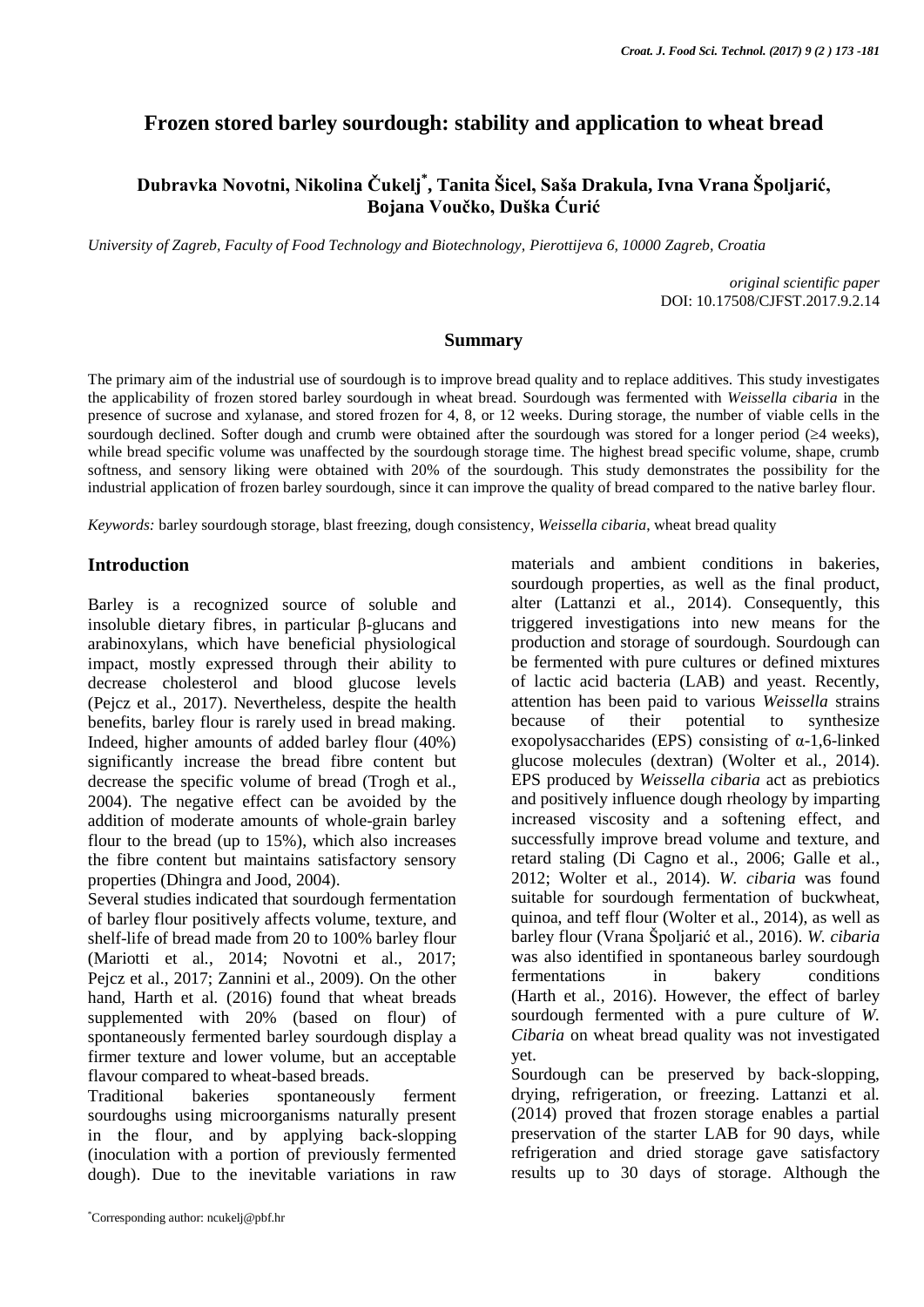leavening capacity of reactivated sourdoughs was not as high as that of fresh sourdoughs, their acidification capacity was preserved (Lattanzi et al*.*, 2014). This indicates the frozen sourdough potential in industrial bakeries.

To test the hypothesis that frozen stored barley sourdough can be simply thawed and directly used in bread making, we followed up the survival of EPS producing *W. cibaria* strain in the sourdough and examined the technological performance of the same sourdough in the wheat-dough system (dough consistency and physical properties of bread) during 12 weeks of storage. Sourdough was fermented in the presence of sucrose and bacterial xylanase. Di Cagno et al*.* (2003) already recommended the combined usage of sourdough and enzymes in the modern baking technology. In this study, xylanase was used for its ability to hydrolyse the xylan backbone of arabinoxylans, and the consequent strong impact on bread structure and functionality (Ktenioudaki et al*.*, 2015; Ravn et al., 2016; Trogh et al*.*, 2004). The presented study also assessed the sensory and physical impact of three addition levels of barley sourdough.

# **Materials and methods**

## *Raw materials*

Wheat flour T-850 (Žitoproizvod, Karlovac, Croatia) and wholemeal barley flour (Advent, Pula, Croatia) were purchased commercially and described beforehand (Novotni et al*.*, 2017). We used compressed bakers' yeast for the bread making (Kvasac Ltd., Lesaffre Group, Prigorje Brdovečko, Croatia).

## *Sourdough preparation, storage and characterization*

The inoculum of *W. cibaria* (DSM 15787) was obtained after two successive incubations on MRS

**Table 1.** Flour, sourdough, and water content (g) in formulations

broth (de Man, Rogosa and Sharpe, Biolife, Bolzano, Italy) for 48 h at  $30^{\circ}$ C. Sourdough was prepared by mixing barley flour (700 g), water (1050 g in total), sucrose  $(70 \text{ g})$ , bacterial xylanase  $(0.035 \text{ g})$ (AB Enzymes Veron XL), and the inoculum of *W. cibaria* (approximately 6 log colony forming units (CFU) per gram). Sourdough was fermented for 24 h at 30 °C. At the end of fermentation, the average sourdough pH was  $3.8 \pm 0.1$ . Viable lactobacilli cells in the inoculum and sourdough were enumerated in anaerobic conditions at 37 °C (ISO 15214:1998). Sourdough portions (205 g) were frozen in a blast

freezer set at -30 °C until they reached the temperature of -18 °C (approximately 55 min). After 4, 8, or 12 weeks of storage at -18 °C, the sourdough was thawed overnight at  $+6$  °C for consequent analyses and baking.

## *Bread making procedure*

To investigate the effect of frozen storage (4, 8, 12 weeks), the sourdough was used in bread making at the level of 20%. Also, breads were made with different amounts of sourdough (10, 20, or 30%) stored for 8 weeks (Table 1). The control contained 15% of barley flour, which corresponds to 20% sourdough bread. Salt, sugar, and ascorbic acid were added according to the ICC Standard 131 (1980). The formulations contained compressed baker's yeast  $(24 \text{ g})$  and malt powder  $(2.4 \text{ g})$ . The water amount (63%) was sufficient to obtain farinograph (Brabender OHG, Duisburg, Germany) wheat (85%) and barley (15%) flour mixture consistency of 500 Brabender Units. All the ingredients were kneaded for 2 min slowly and 10 min quickly in a farinograph bowl. After 10 min of resting, the dough was divided into 90 g pieces and proofed at  $35\degree$ C and  $75\%$  relative humidity for 45 min (Wiesheu, Affalterbach, Germany). Bread was baked in a deck oven (Wiesheu, Affalterbach, Germany) at 230 °C for 15 min with initial steaming  $(1.9 \text{ dm}^3/\text{m}^3)$ .

| Ingredient       | <b>Control bread</b> | Sourdough breads |     |     |  |
|------------------|----------------------|------------------|-----|-----|--|
|                  |                      | 10%              | 20% | 30% |  |
| Wheat flour      | 696                  | 748              | 696 | 643 |  |
| Water            | 504                  | 426              | 347 | 269 |  |
| Barley sourdough |                      | 136              | 272 | 407 |  |
| Barley flour     | 104                  |                  |     |     |  |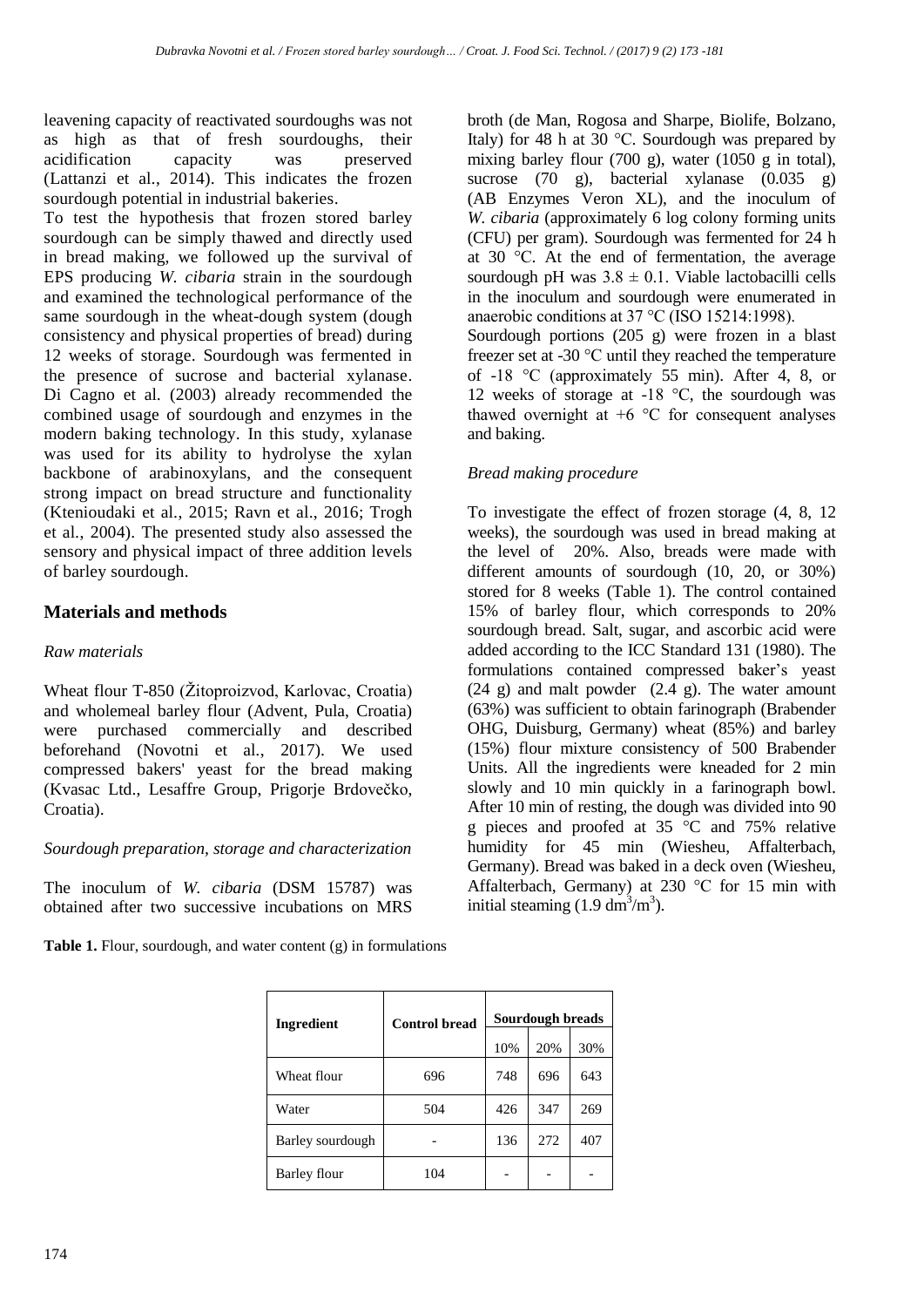## *Bread characteristics*

Breads were cooled for 1 h at ambient conditions before analyses were conducted in at least four replicates. The volume of the weighted sample was measured using the rapeseed displacement method (AACC 10-05.01). Bread specific volume was calculated as volume to weight ratio.

Bread shape was calculated as the ratio of height to diameter, measured with a calliper.

Crumb firmness was measured with a Texture Analyser TA.HD (Stable Micro Systems, Surrey, UK) using a 25 mm aluminium probe (AACC 74-09.01).

Crust colour was evaluated by a colorimeter (Spectrophotometer CH-3500 D, Konica Minolta, Milton Keynes, UK) in the CIELab system (Commission Internationale DeL'Eclairage L-a-b space). The lightness *L*∗, redness *a*∗, and yellowness *b*<sup>∗</sup> were determined, and the browning index (BI) was calculated according to Maskan (2001)

BI =  $[100 (X – 031)] / 0.17$ , where X is X =  $[a^* +$ 1.75 *L\**] / [5.645 *L\** + *a\** - 3.012 *b\**].

Sensory attributes of breads containing 10, 20, or 30% of frozen sourdough (8 weeks) were evaluated by 40 consumers (29 females and 11 males, 23 - 51 years old) on randomly coded bread quarters, within 2 h after baking. Water was provided as a palate cleanser during evaluation. Bread crust appearance, colour, aroma, taste, mouth feel, overall impression, and liking were estimated using a seven-point hedonic scale, with 1, 4, and 7 representing extremely dislike, neither like nor dislike, and extremely like, respectively.

#### *Statistics*

The results of sourdough characteristics during storage were subjected to one-way analysis of variance (ANOVA). The ANOVA, followed by the Tukey test and correlation analysis, identified the main effects of sourdough storage time and amount on dough consistency and the physical properties of bread. When estimating the effect of sourdough storage time, a control sample without sourdough was excluded from the analysis. Principal component analysis (PCA) was performed to identify the sensorial acceptability, shape, firmness, specific volume, and the browning index of breads differing in sourdough amount. Statistical analyses were performed at the significance level of  $p<0.05$ with the Statistica 12 (StatSoft, OK, USA).

## **Results and discussion**

*Lactobacilli cell number during the frozen storage of sourdough*

The Lactobacilli cell number of the fresh sample (Fig. 1) was in agreement with previous reports for barley sourdoughs (Mariotti et al*.*, 2014; Zannini et al., 2009), and *W. cibaria* wheat sourdough (Galle et al*.*, 2012). Nonetheless, bacterial cell numbers significantly decreased during frozen storage ( $p =$ 0.002) (Fig. 1). This is consistent with our previous work on sourdough in frozen storage for 4 weeks (Vrana Špoljarić et al*.*, 2016). Still, Lattanzi et al. (2014) revealed that LAB can be partially reactivated from frozen sourdough that was stored for 90 days.



**Fig. 1.** The effect of sourdough frozen storage time on viable lactobacilli number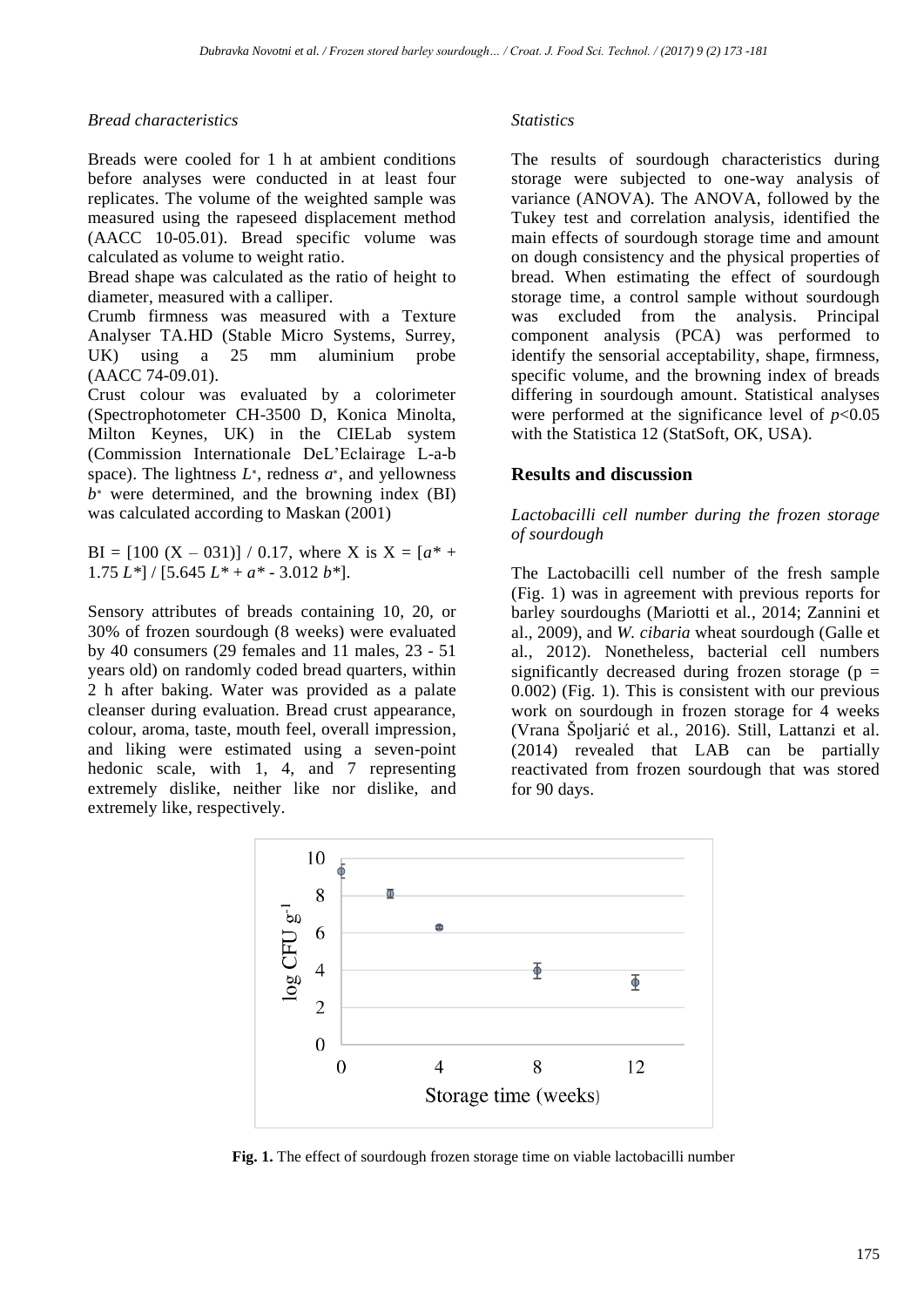|              |  |  |  |  | Table 2. Maximum dough consistency in the farinograph for the control and the samples differing in sourdough amount and |  |
|--------------|--|--|--|--|-------------------------------------------------------------------------------------------------------------------------|--|
| storage time |  |  |  |  |                                                                                                                         |  |

| Sourdough storage (weeks) | Sourdough amount $(\% )$ | <b>Consistency (BU)</b>  |
|---------------------------|--------------------------|--------------------------|
|                           |                          | $480^a \pm 6$            |
|                           | 20                       | $420^{b} \pm 12$         |
| っ                         | 20                       | $430^{b} \pm 9$          |
|                           | 20                       | $365^{\rm d}$ ±2         |
| 8                         | 10                       | $400^{bc}$ $\pm 2$       |
| 8                         | 20                       | $375^{\text{cd}} \pm 12$ |
| 8                         | 30                       | $330^\circ \pm 0$        |
| 12                        | 20                       | $370^{\text{cd}} \pm 26$ |

a<sup>-e</sup> Means with a different letter significantly differ according to the Tukey test

## *Dough consistency*

The consistency of dough has an important role in its behaviour during proving and baking. The addition of water was kept constant in all formulations, and dough consistency was recorded during mixing. Dough consistency (Table 2) significantly decreased upon adding the sourdough. Moreover, it was dependent on both the sourdough amount and the storage time  $(p<0.001)$ . It inversely correlated  $(p<0.05)$  with the sourdough amount  $(r=-0.91)$  and sourdough storage  $(r=-0.71)$ . Our results agree with previous studies that found a significant decrease in dough strength and elasticity of *W. cibaria* fermented samples, in comparison to the unfermented control comparison to the unfermented (Galle et al., 2012; Wolter et al., 2014).

The freezing process *per se* did not influence dough consistency, since the consistency of dough with 20% of fresh sourdough or sourdough that was in frozen storage for 2 weeks were not significantly different. However, a significant drop in dough consistency occurred after adding the sourdough that was in frozen storage for 4 weeks. Also, a decrease in sourdough consistency during storage was observed visually. Dough syruping during cold storage is a phenomenon caused by the decrease in the water binding ability of the dough, due to freezing and subsequent thawing (Selomulyo and Zhou, 2007). Gys et al. (2003) showed that the loss of water holding capacity of the dough and the subsequent increase in dough syruping is caused by the degradation of arabinoxylans caused by endogenous xylanases. Bacterial xylanase that we added during sourdough fermentation to solubilise water insoluble arabinoxylans might be the main factor behind the observed reduction in consistency. Further research

on frozen storage conditions, e.g. temperature, should address the issue of syruping.

#### *The influence of sourdough amount on bread quality and liking*

The PCA was performed for easier comparison of breads differing in the added sourdough amounts. Two principal components (PC), with *eigen* values 6.64 and 4.36, explained the total variability (Fig. 2). PC1, explaining 60.38% of the variance, was highly negatively correlated to liking of the bread colour, overall liking, specific volume, liking of bread texture, taste, and overall impression. PC2, explaining 39.62% of variance, was positively correlated to the browning index, crumb firmness, liking of crust appearance, while it was negatively correlated to shape and aroma liking.

Bread with of 20% of added sourdough was highly scored for crust appearance, colour, mouth feel, taste, and overall impression, and had a big specific volume. Thus, the overall liking was the highest for bread with 20% of sourdough, while bread with 30% of sourdough was the least liked, due to the highest browning index and crumb firmness. In accordance to our results, Torrieri et al*.* (2014) reported that the crust of bread with 30% of sourdough is darker than in 20% sourdough bread samples. In agreement with our results, Wolter et al*.* (2014) indicated the increased preference score for wheat bread with 20% of *W. cibaria* sourdough. Settani et al*.* (2013) highlighted the accountability of *W. cibaria* sourdough for the generation of volatile compounds (alcohols, esters, and diacetyl) in wheat bread. Due to the best properties, the 20% addition level (Fig. 3) was chosen in the following experiments on sourdough storage time. The physical properties of breads are discussed below.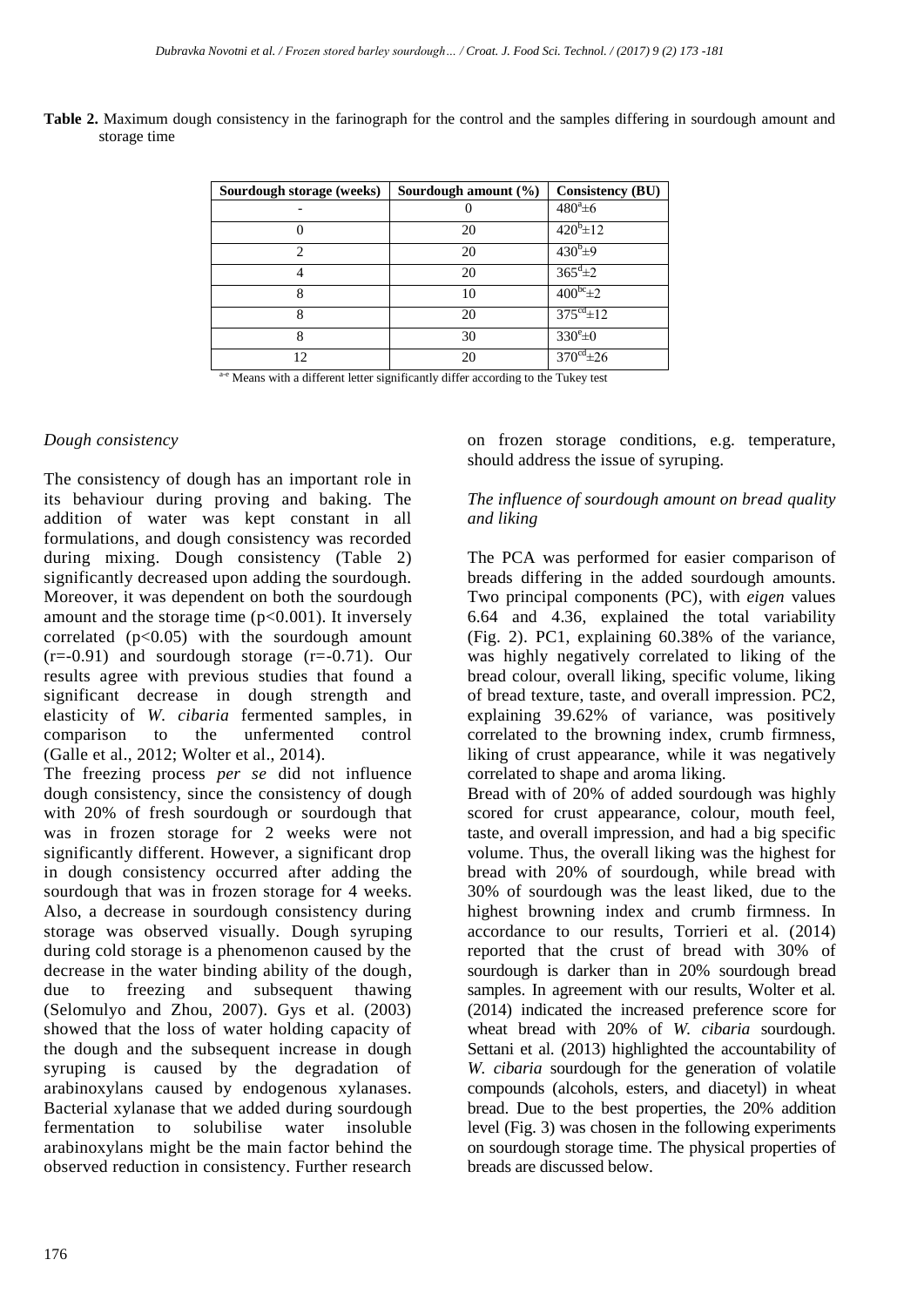

**Fig. 2.** Bi-plot of bread characteristics determined for bread samples with different amount of added sourdough. The (S) denotes the characteristic determined by sensory analysis and the (I) the instrumentally determined characteristics



**Fig. 3.** Vertical section of a) control bread without sourdough, and b) bread with 20% of sourdough

# *Physical properties of breads*

Big bread volume is a crucially positive bread attribute (Wolter et al*.*, 2014). Sourdough storage time did not affect bread specific volume, but the sourdough amount did  $(p=0.03)$ , though only breads with 20% of sourdough had significantly higher specific volume (14% on average) than the control (Fig. 4a). The improved specific volume after adding sourdough containing EPS was described in other studies; however, the reports on the extent of improvement are somewhat different. Galle et al*.* (2012) reported 35% higher specific volume than the control wheat bread with the incorporation of 20% of *W. cibaria* sourdough. The inconsistency between results could be attributed to the different content of EPS resulting from different conditions of sourdough fermentation: Authors used wheat flour and added 15% of sucrose. In this study, EPS content in dough was estimated to  $0.2$  g/kg  $(10\%$ sourdough), 0.4 g/kg (20% sourdough), and 0.6 g/kg (30% sourdough), based on the previously determined 2.2 g/kg EPS in sourdough fermented under the same conditions and with the same flour

(not published). Opposite to our study, Wolter et al. (2014) found specific volume of wheat bread unaffected with the incorporation of 20% of *W. cibaria* sourdough, since no EPS synthesis was detected. Torrieri et al. (2014) observed that in the presence of EPS producing strains, bread with 30% of sourdough had higher volume than the samples with 20% of sourdough. Contrary, in our study the volume of bread with 30% of sourdough was slightly lower than in bread with 20% of sourdough, probably due to the interference of barley flour components in wheat gluten protein development (Dhingra and Jood, 2004; Trogh et al*.*, 2004). We assume that the improved volume of the 20% sourdough bread was the result of the combined effect of EPS and soluble arabinoxylans that enhance a structure build up and interactions with the gluten network, as suggested by Tieking and Ganzle (2005) and Wang et al*.* (2004). Insoluble arabinoxylans suppress bread volume (Trogh et al*.*, 2015), whereas soluble fibre retains more water and reduces the amount of water available for starch gelatinisation (Wang et al*.*, 2004), resulting in better oven spring.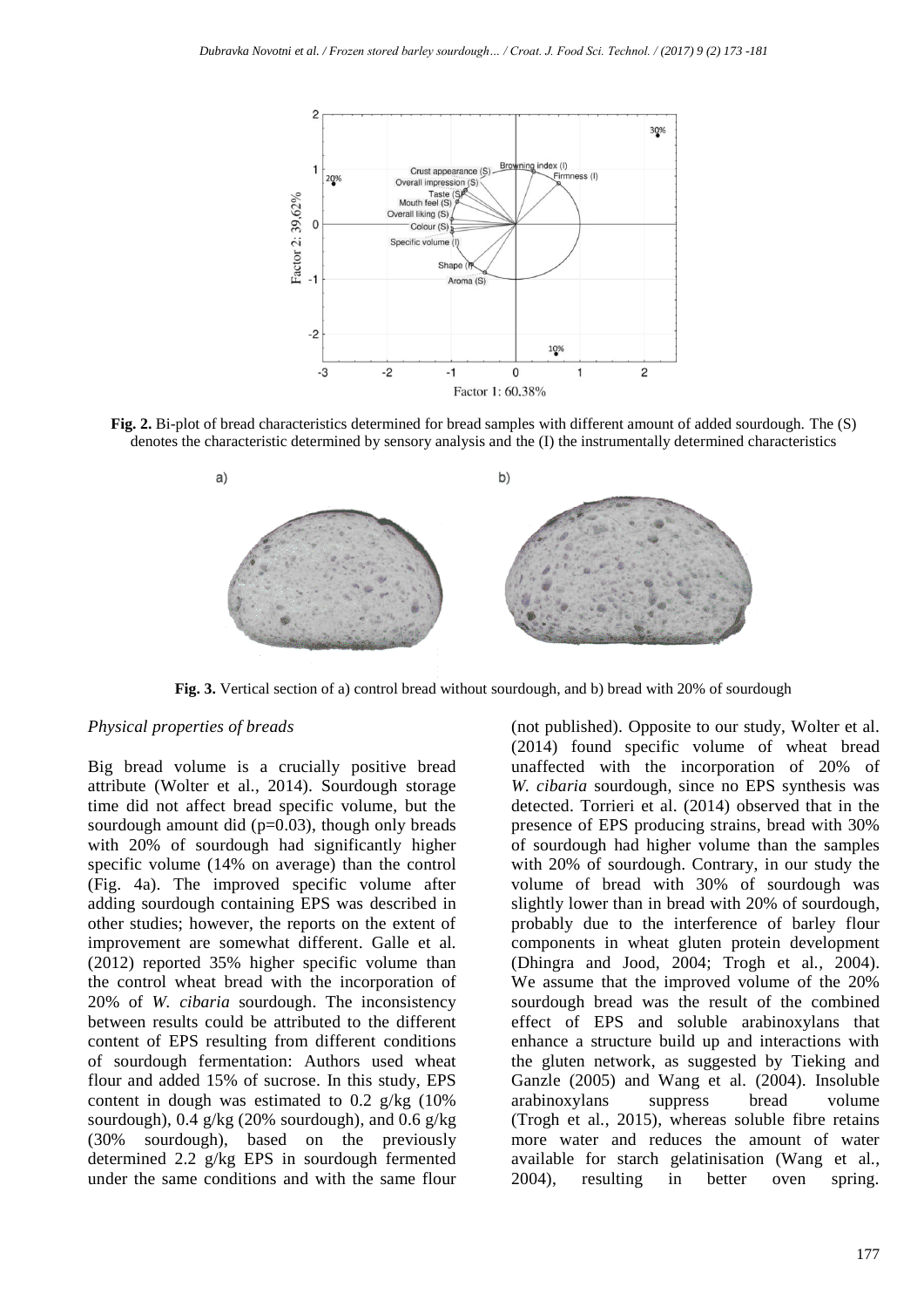

**Fig. 4.** Scatter plot with distance weighted least squares fitting for a) bread specific volume, b) crumb texture, and c) shape, depending on the sourdough amount (0-30%) and storage time (0-12 weeks). a,b Measured means with the different letter significantly differ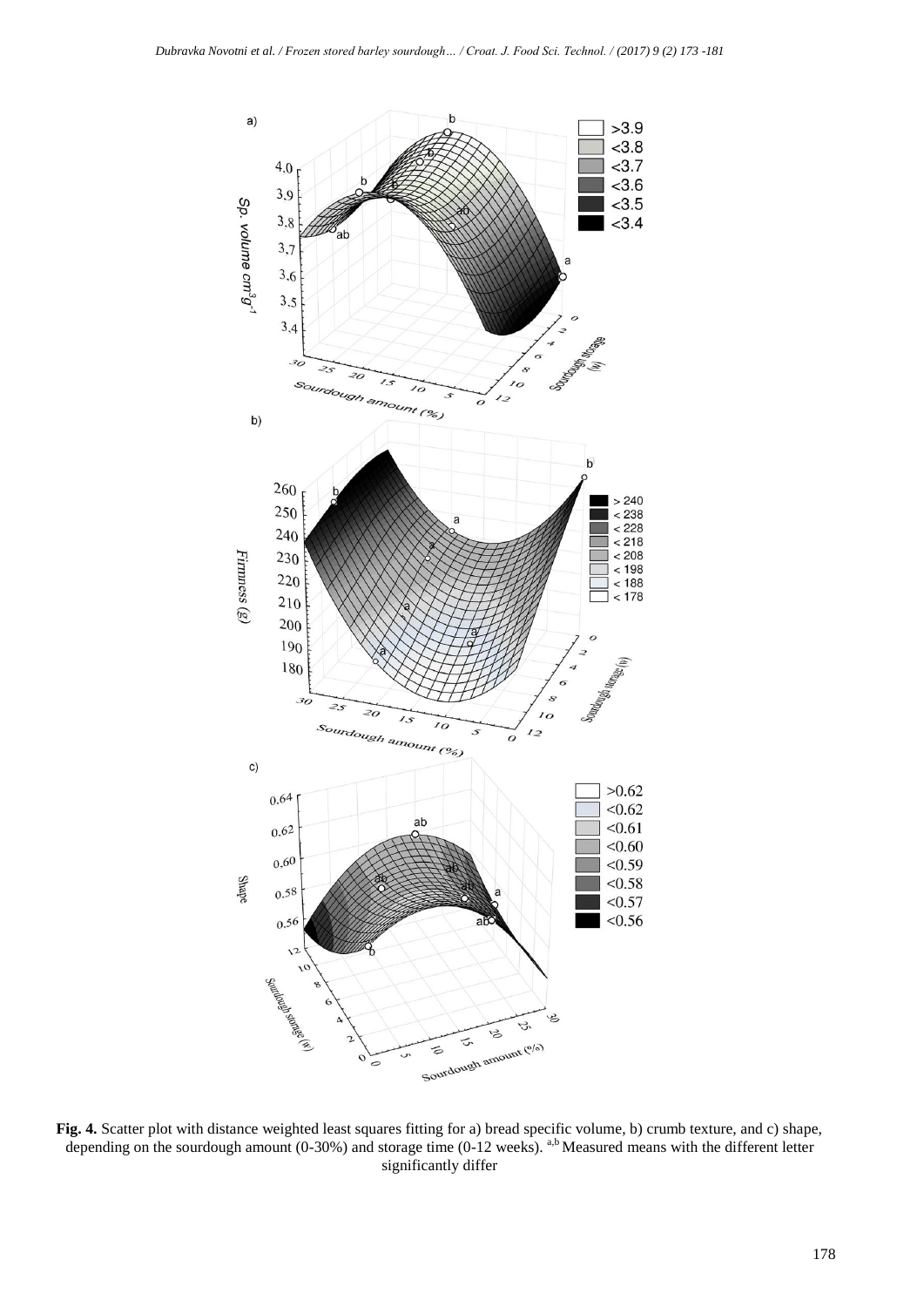Further, xylanases are believed to act during the agglomeration of gluten during mixing (Wang et al., 2004). Several studies proved the benefits of using xylanase in different bread-making processes. Trogh et al*.* (2004) demonstrated that adding xylanase in the straight-dough process of making barleyenriched bread improves bread volume. Jacobs et al. (2008) showed that the addition of xylanase to the sponge-and-dough formula improves the loaf volume of barley fibre enriched bread. Recently, Ktenioudaki et al*.* (2015) significantly improved the specific volume of bread made using brewer's spent grain with the addition of xylanase, solely or in addition to sourdough. Since we added xylanase in sourdough fermentation, we believe that it mainly acted on the solubilisation of barley arabinoxylans, but its effect on gluten during mixing of bread dough is doubtful.

Consumers prefer breads with soft crumb. The decreasing trend of crumb firmness (Fig. 4b) with sourdough storage time was detected  $(p=0.04)$ . We assume that this could be related to the observed dough softening and acetic acid evaporation during sourdough storage. The lower amount of acetic acid in sourdough is related to a softer crumb (Novotni et al., 2013). Further, crumb firmness was significantly affected by the amount of sourdough  $(p<0.001)$ . Crumb firmness decreased upon adding 10% of sourdough (-23%), and 20% of sourdough (-18% on average) compared to the control. Similarly, Corona et al*.* (2016) reported a 29% decrease of crumb firmness using 25% of sourdough fermented with a mixture of *W. cibaria* strains in the traditionally produced semolina bread. Much greater reduction of crumb hardness in wheat breads containing 20% of *W. cibaria* sourdough was demonstrated by Wolter et al. (2014) (-122%) and Galle et al. (2012) (3-fold decrease), who also claimed a 50% decrease with a 10% addition of sourdough. Differences could be due to the harder crumb of their control wheat breads, different substrate for sourdough fermentation, and different methodology of measuring crumb texture. Settanni et al*.* (2013) associated the 50% decreased hardness of *W. cibaria* sourdough bread with dough acidification, which reduces its resistance to extension. The decrease in crumb firmness observed in our 10% and 20% sourdough breads may be partly attributed to xylanase, as suggested by several studies. The decreased firmness by using xylanase was found by Corsetti et al*.* (2000) in the presence of *L. hilgardii* in wheat bread, Jacobs et al. (2008) for the sponge-anddough barley-fibre enriched formula, and by Ktenioudaki et al. (2015) in brewer's spent grain breads with or without sourdough.

The firmness value of our bread containing 30% of sourdough did not differ from the control without sourdough. Different from our results, Torrieri et al. (2014) demonstrated that EPS positive sourdough has a beneficial effect when added at 30% (softer bread), while it has a detrimental effect at 20%. They pointed out the dependence of crumb texture on the size, shape, and distribution of the crumb alveoli, which are related to the gluten network behaviour during the expansion of  $CO<sub>2</sub>$  in leavening and baking. The correlation between firmness and specific volume of our breads was weak  $(r=-0.741; p=0.057)$ . Nevertheless, our bread with 20% of sourdough had the biggest volume and the softest crumb.

Bread shape (Fig. 4c) was not significantly influenced either by sourdough storage or the amount added; though, the ratio of height to diameter decreased upon adding 30% of sourdough. Bread shape can flatten due to gluten dilution with barley flour (Dhingra and Jood, 2004), but also due to proteolysis during sourdough fermentation, and the xylanase softening effect. Since flour in our formulation had a rather low resistance to extension ratio, the dough was not capable of keeping its shape during proving and baking. These factors contributed to the flattening of the shape of the bread with 30% of sourdough. Overall, as suggested by Settani et al. (2013), a moderate amount of *W. cibaria* sourdough has a positive effect on the physical properties of bread.

# **Conclusions**

This study examined the effect of adding frozen stored *W. cibaria* barley sourdough on the quality parameters of wheat bread. The important finding is that the application of 20% of sourdough, regardless of its frozen storage time, improves bread volume. Sensory liking of barley-wheat bread was the highest when 20% of sourdough was applied. Thus, whole grain barley flour could become a convenient source of fibre in bread, and sourdough could be easily applied in industrial practice, where baker's yeast is used for leavening. Further studies should address the optimal conditions of sourdough fermentation and storage for an even greater improvement of bread quality and shelf-life.

# *Acknowledgement*

This research was financially supported by the Croatian Science Foundation, project VH/VT 09/01/279. The authors are thankful to Lidija Drobac and staff of the Laboratory for Unit Operations for their precious technical support.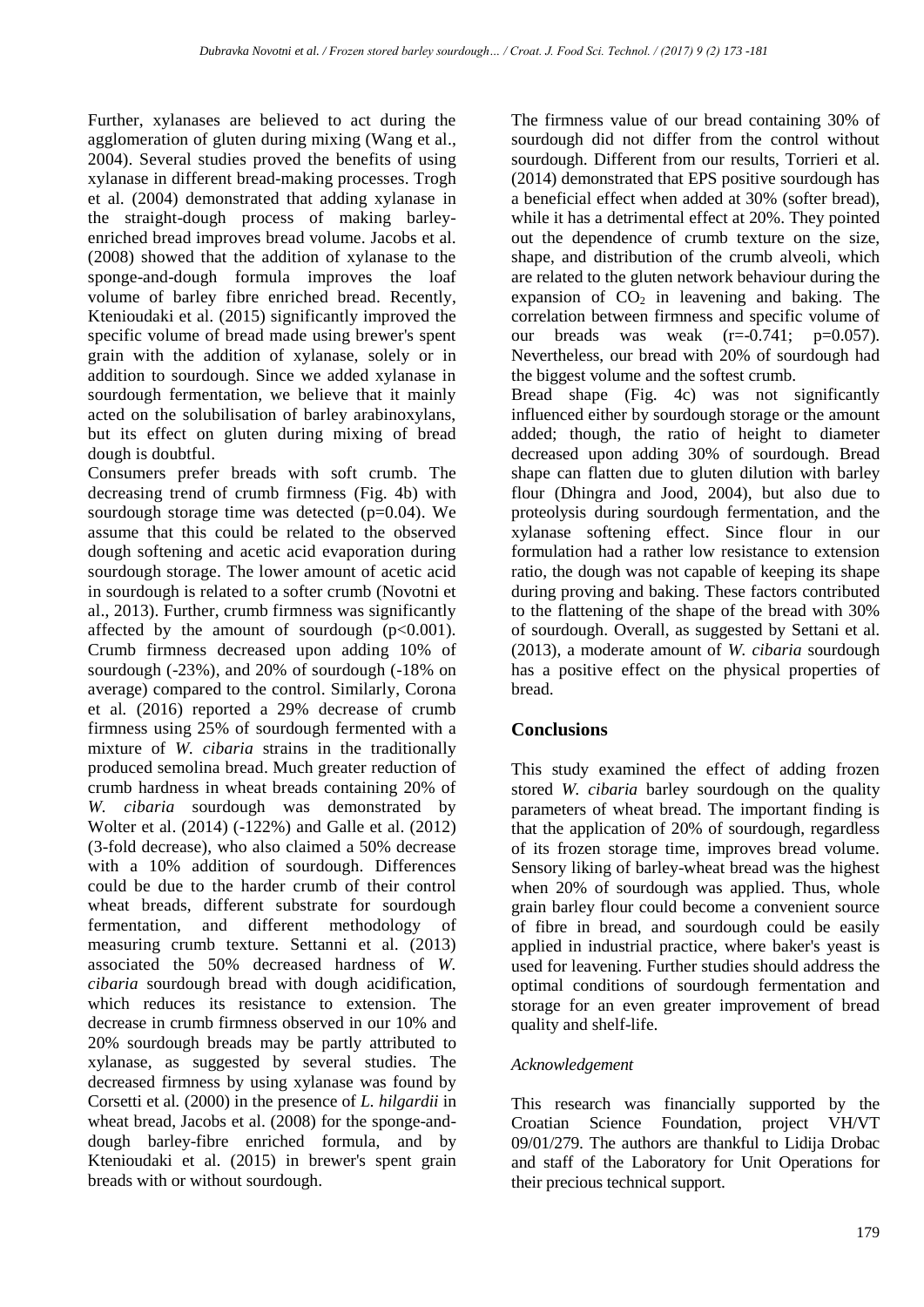### **References**

- AACC International (2010): Approved Methods of Analysis,  $10^{th}$  Ed. St. Paul: The American Association of Cereal Chemists.
- Corona, O., Alfonzo, A., Ventimiglia, G., Nasca, A., Francesca, N., Martorana, A., Moschetti, G.,Settanni, L. (2016): Industrial application of selected lactic acid bacteria isolated from local semolinas for typical sourdough bread production. *Food Microbiol*. 59, 43- 56. [https://doi.org/10.1016/j.fm.2016.05.006.](https://doi.org/)
- Corsetti, A., Gobbetti, M., De Marco, B., Balestrieri, F., Paoletti, F., Russi, L.,Rossi, J. (2000): Combined effect of sourdough lactic acid bacteria and additives on bread firmness and staling. *J. Agric. Food Chem.* 48 (7), 3044-3051. [https://doi.org/10.1021/jf990853e.](https://doi.org/10.1021/jf990853e)
- Dhingra, S., Jood, S. (2004): Effect of flour blending on functional, baking and organoleptic characteristics of bread.Int.J. *Food Sci. Technol*.39 (2), 213-222. https://doi.org/10.1046/j.0950-5423.2003.00766.x.
- Di Cagno, R., De Angelis, M., Limitone, A., Minervini, F., Carnevali, P., Corsetti, A., Gänzle, M., Ciati, R. Gobbetti, M. (2006): Glucan and fructan production by sourdough *Weissellacibaria* and *Leuconostocplantarum. J. Agric. Food Chem.* 54 (26), 9873-9881. [https://doi.org/10.1021/jf061393.](https://doi.org/10.1021/jf061393)
- Di Cagno, R., De Angelis, M., Corsetti, A., Lavermicocca, P., Arnault, P., Tossut, P., Gallo, G., Gobbetti, M. (2003): Interactions between sourdough lactic acid bacteria and exogenous enzymes, effects on the microbial kinetics of acidification and dough textural properties. *Food Microbiol.* 20 (1), 67-75. [https://doi.org/10.1016/S0740-0020\(02\)00102-8.](https://doi.org/10.1016/S0740-0020%2802%2900102-8)
- Galle, S., Schwab, C., Dal Bello, F., Coffey, A., Gänzle, M., Arendt, E. (2012): Comparison of the impact of dextran and reuteran on the quality of wheat sourdough bread. *J. Cereal Sci.* 56 (3), 531-537. [https://doi.org/10.1016/j.jcs.2012.07.001.](https://doi.org/10.1016/j.jcs.2012.07.001)
- Gys, W. Courtin, C. M., Delcour, J. A. (2003): Refrigerated dough syruping in relation to the arabinoxylan population. *J. Agric. Food Chem.* 51, 4119-4125. [https://doi.org/10.1021/jf034060a.](https://doi.org/10.1021/jf034060a)
- Harth, H., Van Kerrebroeck, S., De Vuyst, L. (2016): Community dynamics and metabolite target analysis of spontaneous, backslopped barley sourdough fermentations under laboratory and bakery conditions. *Int. J. Food Microbiol.* 228, 22-32. [https://doi.org/10.1016/j.ijfoodmicro.2016.04.011.](https://doi.org/10.1016/j.ijfoodmicro.2016.04.011)
- ICC (1980) Standard No. 131. Vienna: International Association for Cereal Chemistry and Technology.
- Jacobs, M. S., Izydorczyk, M. S., Preston, K. R., Dexter, J. E. (2008): Evaluation of baking procedures and wheat flours for incorporation of high dietary fibre barley fractions into bread. *J. Sci. Food Agri.* 88 (4), 558-568. [https://doi.org/10.1002/jsfa.3043.](https://doi.org/10.1002/jsfa.3043)
- Lattanzi, A., Minervini, F., Gobbetti, M. (2014): Assessment of comparative methods for storing type-I wheat sourdough. *LWT-Food Sci. Technol*..59 (2), 948-955. [https://doi.org/10.1016/j.lwt.2014.06.032.](https://doi.org/10.1016/j.lwt.2014.06.032)
- Ktenioudaki, A., Alvarez-Jubete, L., Smyth, T. J., Kilcawley, K., Rai, D. K., Gallagher, E. (2015): Application of bioprocessing techniques (sourdough fermentation and technological aids) for brewer's spent grain breads. *Food Res. Int.* 73, 107-116. [https://doi.org/10.1016/j.foodres.2015.03.008.](https://doi.org/10.1016/j.foodres.2015.03.008)
- Mariotti, M., Garofalo, C., Aquilanti, L., Osimani, A., Fongaro, L., Tavoletti, S., Hager, A.S., Clementi,F. (2014): Barley flour exploitation in sourdough breadmaking: A technological, nutritional and sensory evaluation. *LWT-Food Sci. Technol.* 59 (2), 973-980. [https://doi.org/10.1016/j.lwt.2014.06.052.](https://doi.org/10.1016/j.lwt.2014.06.052)
- Maskan, M. (2001): Kinetics of colour change of kiwifruits during hot air and microwave drying. *J. Food Eng.* 48 (2), 169-175. [https://doi.org/10.1016/S0260-8774\(00\)00154-0.](https://doi.org/10.1016/S0260-8774%2800%2900154-0)
- Novotni, D., Čukelj, N., Smerdel, B., Ćurić, D. (2013): Quality attributes and firming kinetics of partially baked frozen wholewheat bread with sourdough. *Int. J. Food Sci. Technol.* 48 (10), 2133-2142. [https://doi.org/10.1111/ijfs.12197.](https://doi.org/10.1111/ijfs.12197)
- Novotni, D., Vrana,Špoljarić, I., Drakula, S., Čukelj, N., Voučko, B., Ščetar, M., Galić, K., Ćurić, D. (2017): Influence of barley sourdough and vacuum cooling on shelf-life quality of partially baked bread. *Food Technol. Biotech.* 55 (4) in press. [https://doi.org/10.17113/ftb.55.04.17.5344.](https://doi.org/10.17113/ftb.55.04.17.5344)
- Pejcz, E., Czaja, A., Wojciechowicz-Budzisz, A., Gil, Z., Spychaj, R. (2017): The potential of naked barley sourdough to improve the quality and dietary fibre content of barley enriched wheat bread. *J. Cereal Sci.* 77, 97-101. [https://doi.org/10.1016/j.jcs.2017.08.007.](http://dx.doi.org/10.1016/j.jcs.2017.08.007)
- Ravn, J. L., Martens, H. J., Pettersson, D., Pedersen, N. R. (2016): A commercial GH 11 xylanase mediates xylan solubilisation and degradation in wheat, rye and barley as demonstrated by microscopy techniques and wet chemistry methods. *Anim. Feed Sci. Tech.* 219, 216-225. [https://doi.org/10.1016/j.anifeedsci.2016.06.020.](https://doi.org/10.1016/j.anifeedsci.2016.06.020)
- Selomulyo, V. O., Zhou, W. (2007): Frozen bread dough: Effects of freezing storage and dough improvers. *J. Cereal Sci. 45* (1), 1-17. [https://doi.org/10.1016/j.lwt.2016.05.045.](https://doi.org/10.1016/j.lwt.2016.05.045)
- Settanni, L., Ventimiglia, G., Alfonzo, A., Corona, O., Miceli, A.,Moschetti, G. (2013): An integrated technological approach to the selection of lactic acid bacteria of flour origin for sourdough production. *Food Res. Int.* 54 (2), 1569-1578. [https://doi.org/10.1016/j.foodres.2013.10.017.](https://doi.org/10.1016/j.foodres.2013.10.017)
- Tieking, M., Gänzle, M. G. (2005): Exopolysaccharides from cereal-associated lactobacilli. *Trends Food Sci. Techn.* 16 (1-3), 79-84. [https://doi.org/10.1016/j.tifs.2004.02.015.](https://doi.org/10.1016/j.tifs.2004.02.015)
- Torrieri, E., Pepe, O., Ventorino, V., Masi, P.,Cavella,S. (2014): Effect of sourdough at different concentrations on quality and shelf life of bread. *LWT-Food Sci. Technol.* 56 (2), 508-516. [https://doi.org/10.1016/j.lwt.2013.12.005.](https://doi.org/10.1016/j.lwt.2013.12.005)